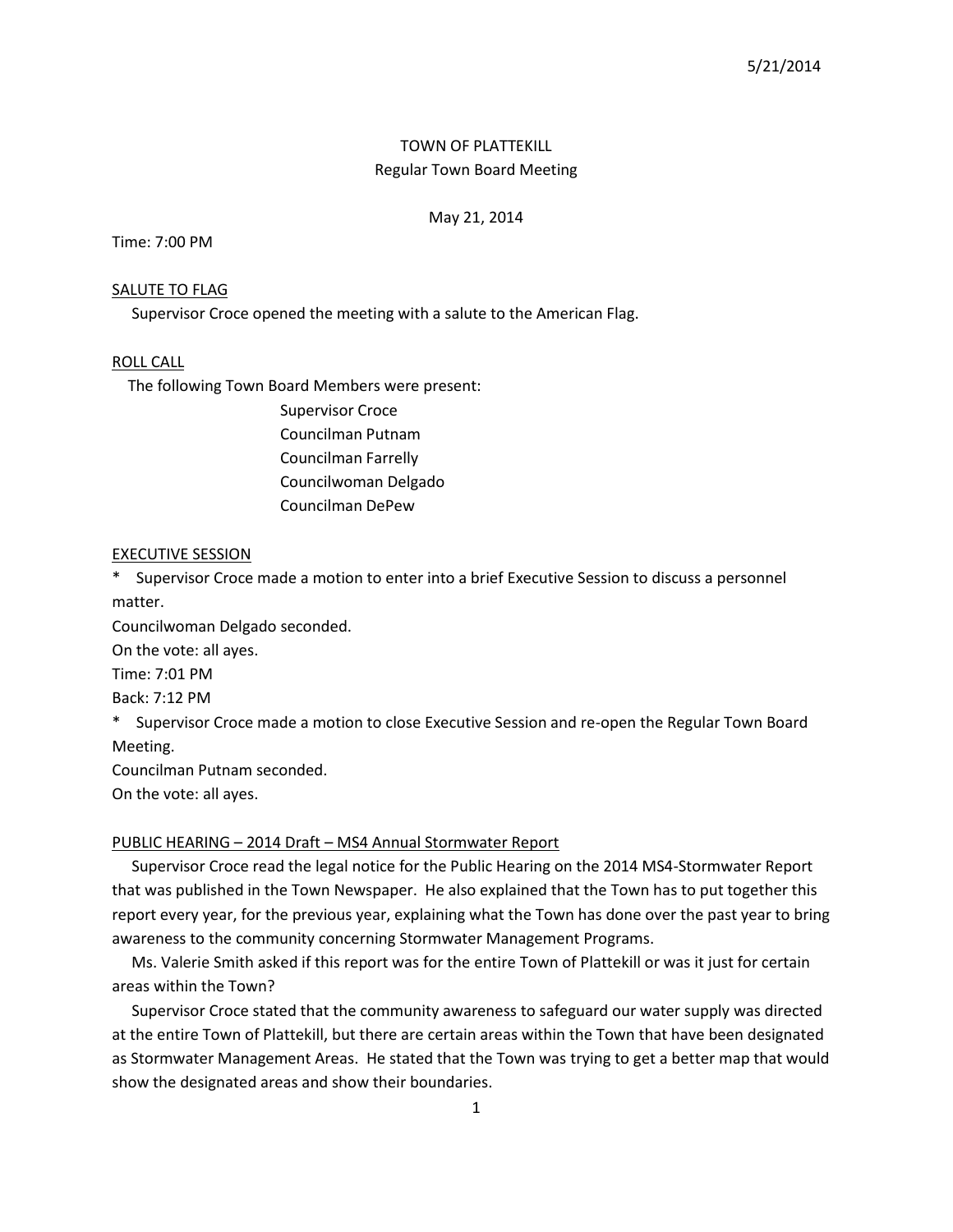5/21/2014

 Mr. Robert Wager, the Highway Superintendent, stated that there are maps that can be reviewed on the DEC Website showing where these areas are located.

 Councilman DePew suggested that the Town Publicist be asked if she could put a link to the DEC website so that people can see the better maps.

Supervisor Croce asked if there were any further comments or questions from the audience.

 There were no further comments or questions. No revisions were made to the 2014 draft MS4 Stormwater Report.

\* Councilwoman Delgado made a motion to close the Public Hearing on the 2014 Draft, Annual Stormwater Report at 7:20 PM.

Councilman DePew seconded.

On the vote: all ayes.

#### MINUTES

\* Supervisor Croce made a motion to dispense with the reading of the minutes from the May 7, 2014 Regular Town Board Meeting.

Councilman DePew seconded.

On the vote: all ayes.

\* Supervisor Croce made a motion to accept the minutes from the May 7, 2014 Regular Town Board Meeting.

Councilman Farrelly seconded.

On the vote: all ayes.

## ADDITIONS

Supervisor Croce stated that he had three additions to the evening's agenda:

1.Award Of Bids For Surplus Equipment

 Supervisor Croce explained that the Town had gone out to bid to sell five vehicles and one piece of equipment that has been sitting behind the Highway Garage and used for extra parts when possible. The Highway Superintendent would like to dispose of this surplus equipment and clean up the area behind the Garage. The equipment was advertised for sale and bids for purchase were accepted until 10:00 AM on May 19, 2014. The Town Board has received a copy of those bid prices and we can award the bids this evening.

- 1) Supervisor Croce read that there were no offers made on the 1998 Harder Spreader.
- 2) Supervisor Croce read that there were three offers for the 2000 Ford F250:
	- 1. John Farrelly ---------\$1,051.00
	- 2. Ruben -----------------\$ 725.00
	- 3. Liberty Motors------\$ 668.99

\* Councilman DePew made a motion to award the bid for the 2000 Ford250 to Mr. John Farrelly at the price of \$1,051.00.

Councilman Putnam seconded.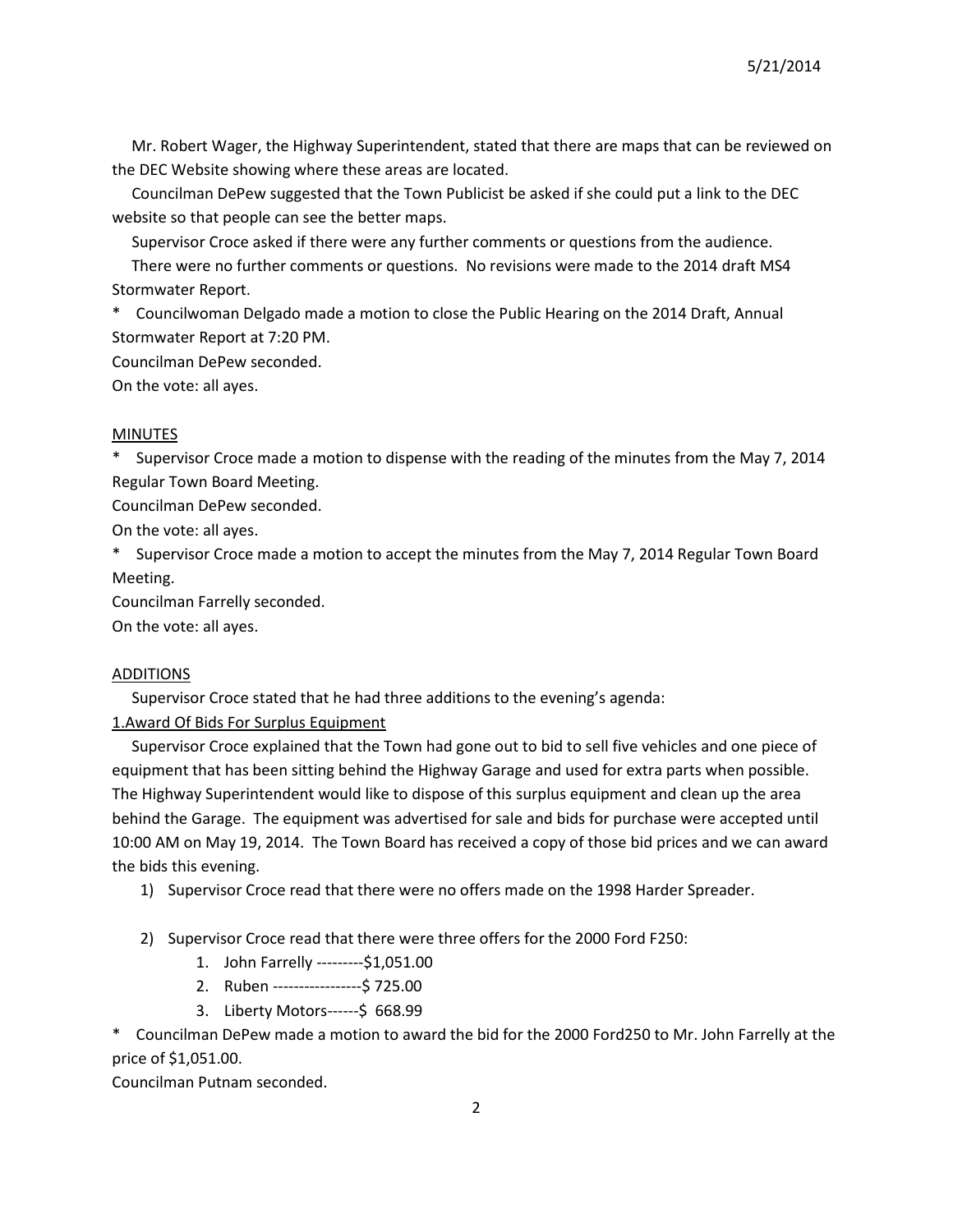On the vote: all ayes.

- 3) Supervisor Croce read that there were three offers on the 1997 International :
	- 1. Devino Trucks & Parts ---------------\$1,288.00
	- 2. Turnpike Repair & Sales-------------\$1,785.00
	- 3. Liberty Motors ------------------------\$1,013.99

\* Councilman DePew made a motion to award the bids for the 1997 International to Turnpike Repair & Sales at a price of \$1,785.00.

Councilman Farrelly seconded.

On the vote: all ayes.

4) Supervisor Croce read that there were three offers on the 1995 International:

- 1. Devino Trucks & Parts ---------------\$1,088.00
- 2. Turnpike Repair & Sales ------------\$1,385.00
- 3. Liberty Motors ---------------------\$ 515.99

\* Councilman DePew made a motion to award the bid for the 1995 International to Turnpike Repair & Sales at a price of \$1,385.00.

Councilman Farrelly seconded.

On the vote: all ayes.

5) Supervisor Croce read that there were four offers on the 1995 Chevy Pick-up:

- 1. James Serini ---------------------------\$ 250.00
- 2. Ruben -----------------------------------\$ 250.00
- 3. Liberty Motors ------------------------\$411.99
- 4. Mike Colombo ------------------------\$516.10

\* Councilman DePew made a motion to award the bid for the 1995 Chevy Pick-up truck to Mr. Mike Colombo at a price of \$516.10.

Councilman Putnam seconded.

On the vote: all ayes.

- 6) Supervisor Croce read that there were two offers on the 2008 Ford Crown Victoria:
	- 1. Ruben ----------------------------------\$1,225.00
	- 2. Liberty Motors -----------------------\$1,601.99

\* Councilman DePew made a motion to award the bid for the 2008 Crown Victoria to Liberty Motors at a price of \$1,601.99.

Councilwoman Delgado seconded.

On the vote: all ayes.

## 2.Request for Boy Scouts, Troop 195, To Use Park For Camping: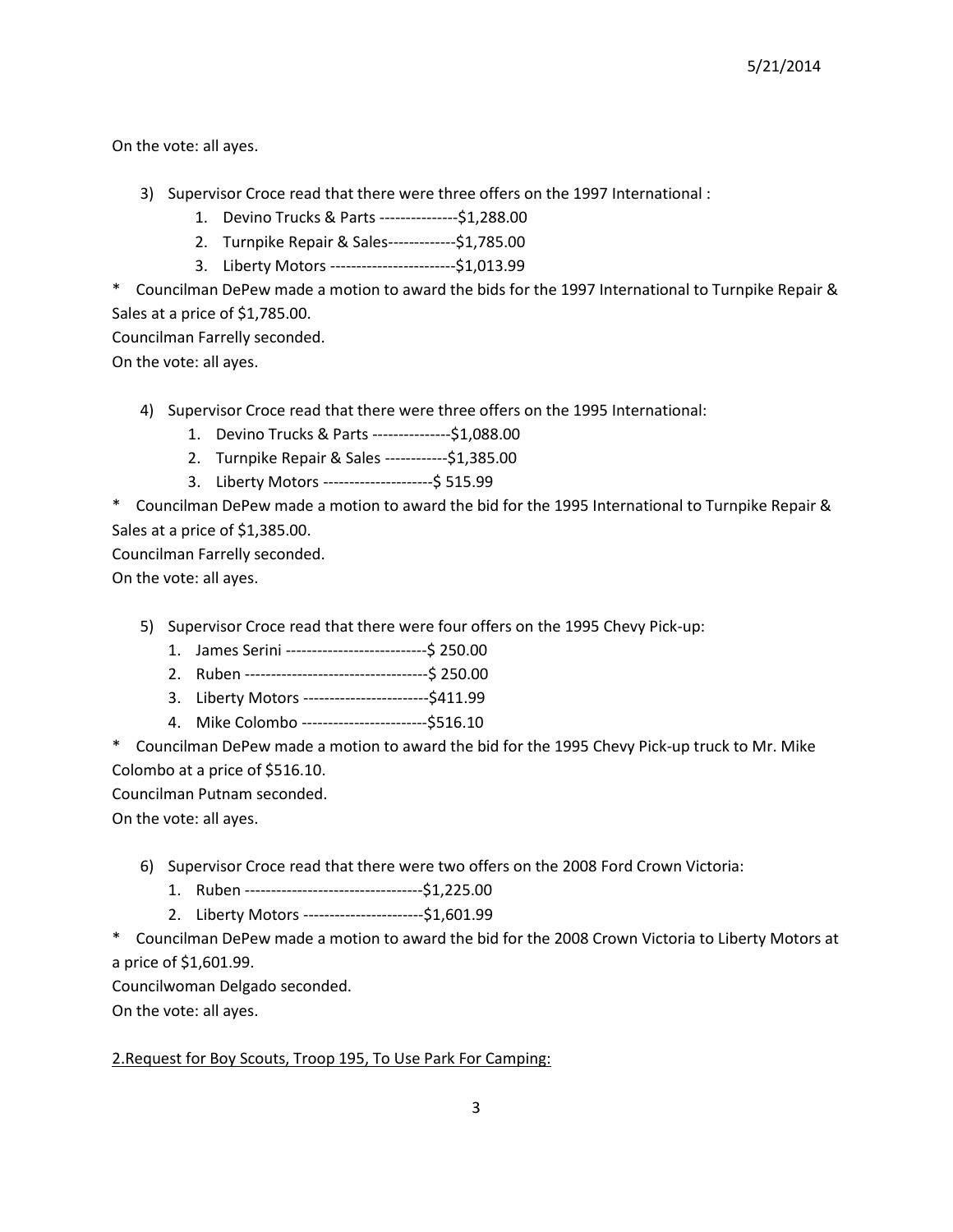Supervisor Croce read a letter from Boy Scout Troop 195 asking for permission to hold a campout on the weekend of June  $27<sup>th</sup>$  to June  $29<sup>th</sup>$ , 2014 to do some clean-up of the camping area and some general scout work. He stated that he had spoken with Mr. Ferrante and the boys will be working in the back area and they would be leaving early on Sunday morning.

\* Councilwoman Delgado made a motion to allow Troop 195 to have a campout on June  $27<sup>th</sup>$  to the 29th, 2014.

Councilman Putnam seconded.

On the vote: all ayes.

### 3.Assessor Resignation:

 Supervisor Croce read a resignation letter from Mr. Michael Dunham, the Town Assessor, stating that he would be leaving the Assessor position for the Town of Plattekill on June 30, 2014. The letter stated that he was taking another position in Ulster County, but would miss working for the Town of Plattekill as he has been here for almost 20 years.

 Supervisor Croce stated that this was a surprise to him, but Mr. Dunham would be leaving to work for the Towns of Rosendale and Marbletown. He stated that he has worked with Mr. Dunham since he started as Councilman over five years ago and has always known him as being very professional. He stated that he hated to see him go, but understands the situation.

 Supervisor Croce stated that since Mr. Dunham would be leaving at the end of June, the Town Board needs to decide whether they want to hire someone full time or part time. Mr. Dunham was working for the Town as a part time employee.

Councilman DePew stated that he felt the first thing to do was accept Mr. Dunham's resignation.

\* Councilman DePew made a motion to accept the resignation of Mr. Michael Dunham as the Town Assessor and to thank him for his service.

Councilwoman Delgado seconded.

On the vote: all ayes.

 Supervisor Croce stated that he felt the Town Board should advertise this position as soon as possible and that we should advertise it as a part time position.

 Councilman DePew stated that he agreed and we can review the qualifications that Mr. Dunham has given us. He also has stated that he will help in any way to find someone to replace him and will spread the word that we are looking for someone through the Assessor's Association.

 Supervisor Croce stated that Mr. Dunham has written a help wanted notice for us to use in the local newspapers and on the website. We will get it posted as soon as possible.

Councilman Putnam asked if there were contracts to hire someone for the July Fireworks Event?

 Supervisor Croce stated that he did have one contract, but was still waiting for others. He stated that he would put this item on the next meeting agenda.

 Mr. Farrell, the Town Recreation Director, stated that he had a list of several bands and he would get that list to the Supervisor for the Town Board's consideration.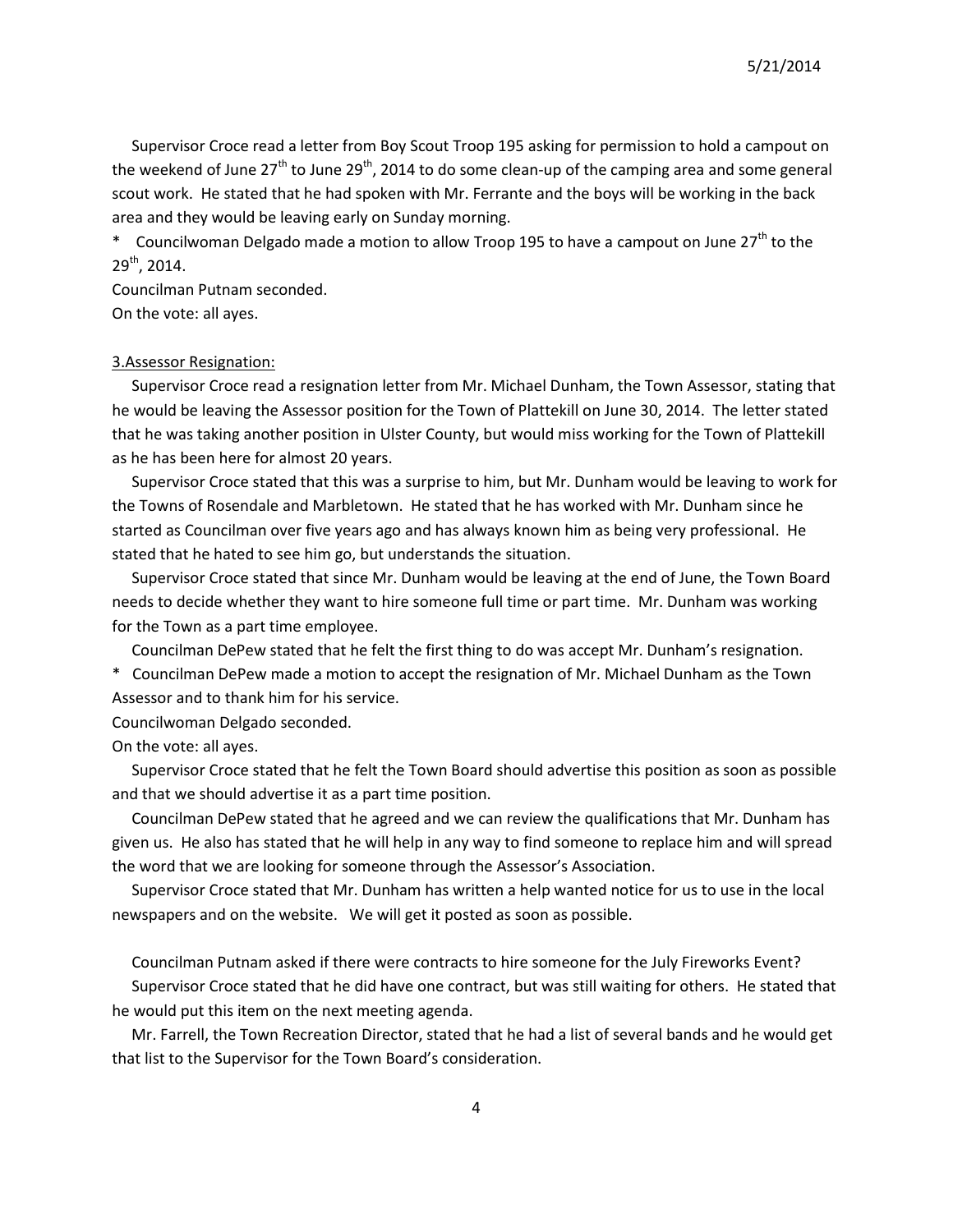5/21/2014

#### PUBLIC INPUT

 Mrs. Sis Morse stated that she wanted the Town Board to know that Mrs. Dottie Longbard has donated a United States Flag to the Police Dept. and also one to each fire department.

Supervisor Croce stated that he would send a letter of thanks to her for her generous donation.

 Mrs. Morse stated that she also wanted to ask the Town Board's permission to allow the Boy Scouts to put a metal stand, that looks like a Post Office mail box, outside by the front door to the Town Hall, to collect old flags that need to be destroyed properly. The Boy Scouts have been collecting old flags for years and burning them as required, but it would make it easier for people to put their flags in this depository and then the Boy Scouts can burn them when they have enough. She showed the Town Board a picture of one that is presently set up in the Town of Lloyd and the Boy Scouts would paint it and letter it. She stated that the Highway Dept. has already stated that they would secure it in place.

 Supervisor Croce stated that he felt this would be a good idea and it could be installed in the open space to the left of the front doors to the Town Hall.

\* Councilman DePew made a motion to allow the Boy Scouts to paint, and the Highway Dept. to install, a flag drop-off box in front of the Town Hall.

Councilwoman Delgado seconded.

On the vote: all ayes.

 Mrs. Morse stated that the Veteran's Committee had raised \$2,265.00 at the recent golf tournament for the Veteran's Memorial Fund and that the Memorial Day Parade will be held this Saturday, May  $24<sup>th</sup>$ , at 1:00 PM. She encouraged everyone to attend the Parade and the service and refreshments at the Park.

 Supervisor Croce asked if there were any further comments or questions from the public? There were no further comments or questions.

\* Supervisor Croce made a motion to close the Public Input Section of the meeting at 7:38 PM. Councilman Farrelly seconded.

On the vote: all ayes.

#### SECTION 1 – POLICE DEPT. MONTHLY REPORT FOR APRIL 2014

 Police Chief, Joseph Ryan, was present to read the April 2014 Monthly Report. He read that there were 363 documented calls for service with 70 traffic tickets issued and 8 motor vehicle accidents handled with 7 persons reporting injuries.

 Chief Ryan continued reading that there were 8 new cases that the Detectives were working on and 6 previous cases that had been closed with investigation. There were two arrests. He stated that anyone wanting more information can obtain a complete copy of the report from the Town Clerk's Office.

 Chief Ryan stated that the Department would be doing "No Tolerance" checks for people driving while texting or on the phone as this is the cause for many, many accidents that could be avoided.

 Chief Ryan stated that the Department is looking to purchase either a new copier or printer. Their equipment is getting old and he is not sure if the equipment is worth fixing. They are looking at a copy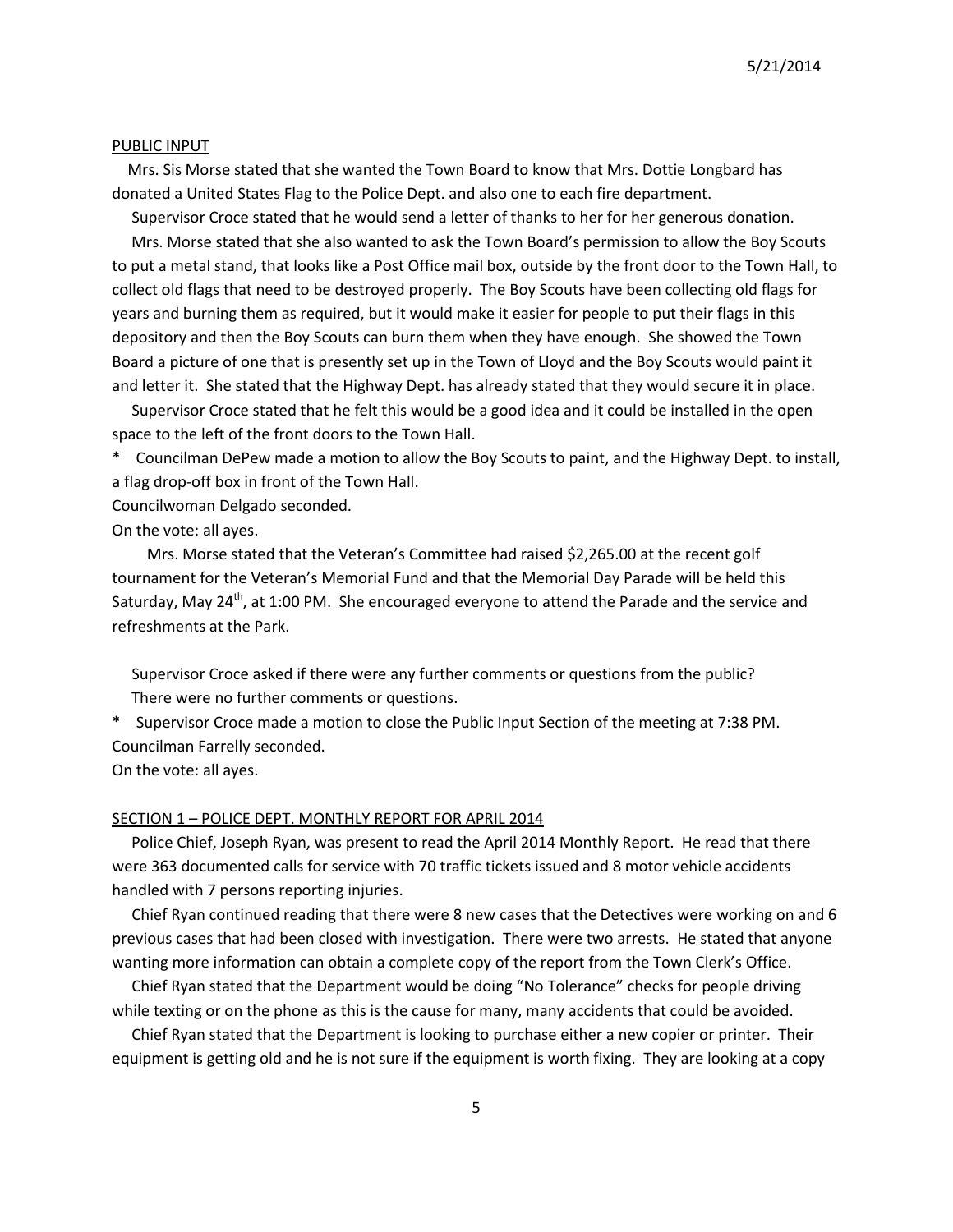machine that will act as a printer, copier, fax and scanner. A scanner would also help to free up file space. They are working to see what is the best financial option.

 Chief Ryan stated that they would be marching in the Memorial Day Parade this Saturday and the PBA will be hosting the Bruce Loertscher Scholarship Pig Roast on June 29<sup>th</sup>. Tickets are available from the officers, at the Police Station or at the Town Clerk's Office. Cost for a ticket is \$20.00.

 Chief Ryan stated that he has been interviewing for hiring a new officer to replace one that had resigned. There were approximately 20 applicants and they have decided to hire Mr. John Rymer. He is a retired MTA Police Officer and currently works part time as a Town of Shawangunk Police Officer.

\* Councilman DePew made a motion, on the recommendation of the Police Chief, to hire John Rymer as a police officer for the Town of Plattekill Police Dept.

Councilman Putnam seconded.

On the vote: all ayes.

#### SECTION 2 – APRIL 29014 – DOG CONTROL MONTHLY REPORT

Supervisor Croce read the April 2014 Dog Control Monthly Report:

 Supervisor Croce read that there were 27 calls with 6 calls coming in through the Plattekill Police and the Ulster County Sheriff's Dept. There were 2 open cases, 1 dog was seized or impounded, 1 dog adopted or transferred to a Rescue facility, no appearance tickets issued and there are currently 3 dogs in the kennel. The Report stated that there was 1 Dangerous Dog Hearing in the Court.

 Supervisor Croce read a request from Mr. McKee to have the Town Board consider adopting a resolution to allow for the Town to charge dog owners the license fee from a previous year if they did not come in and renew their dog's license on time. He also was proposing that an \$8.00 fee be imposed for residents who do not license their pets within 30 days after the expiration of the license.

 Supervisor Croce stated that he has spoken with Mr. McKee on this matter and about doing a Town Enumeration. He has asked him to bring in more information for the Town Board to review.

 The Town Clerk stated that she believed there would have to be an amendment to the current law to institute these types of fees. The Town Board cannot just make a resolution.

 Supervisor Croce stated that he also received an e-mail from Mr. McKee about him working with a Girl Scout Troop. The Girl Scouts have to do a 20 hour project and they would like to do something to help the Dog Control Dept./Dog Kennel. Mr. McKee has stated that he would be meeting with the Girl Scouts on May  $27<sup>th</sup>$  to see what they can do. There will not be any contact with animals in the kennel and he has informed Mr. McKee that if there are going to be any Scouts working on the kennel, they will have to contact Mr. Wager as he is the facilities manager.

 Mr. Wager was present and stated that he would help Mr. McKee and the Girl Scouts with whatever they decide to do.

\* Supervisor Croce made a motion to allow Mr. McKee to use the Town Hall at 6:00 PM on May 27, 2014 to meet with the Girl Scouts to discuss how they will do their 20 hours of community service. Councilwoman Delgado seconded.

On the vote: all ayes.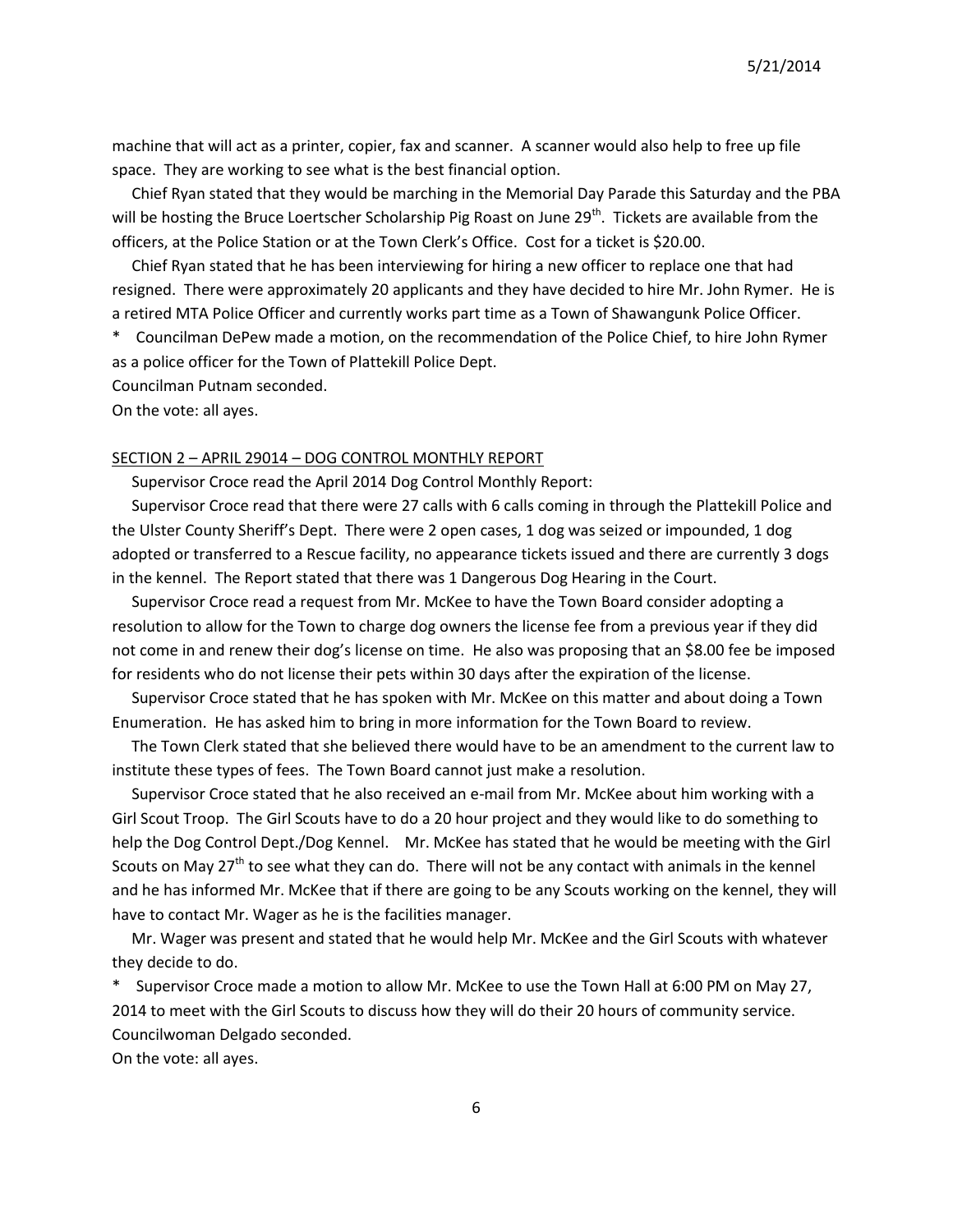### SECTION 3 – MARCH & APRIL MONTHLY BUILDING DEPARTMENT REPORTS

 Supervisor Croce read the combined (March & April) Building Dept. Monthly Report. He read that there were 42 Field Inspections, 8 Violations issued, 6 Complaints taken, 1 Structure Fire, 24 Building Permits issued, 2 Certificate of Occupancies issued, 9 Municipal Searches done, 3 Court cases pending, 19 Fire Safety Inspections done, 2 Office Meetings held. These numbers do not include returning phone calls and residents coming in for assistance with codes, building permits and Zoning and Subdivision issues.

#### SECTION 4 – RECREATION DEPT. MONTHLY REPORT

 Mr. William Farrell, the Recreation Director, was present to give a report on the programs that were currently running and summer Camp, that was starting soon. T-Ball averaged about 16 to 20 children and they were learning the basics of how to play baseball and the rules of the game. Outdoor Soccer had about 28 to 34 kids and they were being taught proper kicking, dribbling and passing techniques.

 Mr. Farrell stated that he has another basketball session going on at the New Hurley Church on Wednesday nights. Right now it is just an open play night, but he would like to see this turned into a league. There are volunteer coaches and they are getting about 15 youths in attendance.

 Mr. Farrell stated that the Men's Softball League has started off with some rough weather and some games have been rained out. There are 10 teams this year, which is down 2 from last year.

 Mr. Farrell stated that there are some issues with the field in that the infield needs to be re-edged and sand added to raise the level of the playing area. There is a large sink hole in the outfield behind the shortstop and this also needs to be filled in. He stated that he has spoken with Mr. Wager about these issues and the sand should be delivered this week. The ASA Umpires have canceled the games last week due to the condition of the field. He stated that he would speak with Mr. Wager again to see when all these repairs can be scheduled.

 Mr. Farrell stated that he is again asking that the schedule to mow the lawn at the Park be set for later in the week, preferably on Fridays, as the grass grows quickly and if it is done during the beginning of the week, the grass is getting too high to play effectively by Sunday.

 Mr. Farrell stated that he had a question for the Town Board. He stated that the agreement between the Softball League and the Town has always been understood that the Town would mow the field, provide infield sand when needed, would dispose of garbage and do general maintenance. The Softball League would groom the infield, do the lime and paint markings for games and do general clean-up around the field. This hasn't changed. Last year the League requested, and the Town Board approved, to let the League collect and handle its own finances. So the League no longer turns the money, which it raised, to the Town. They instead use the money to pay their own bills and run the League. This is the only change. Two years ago, the Town implemented a fee for organized teams that wanted to use our fields on a regular basis. The reason being that these teams had use of the fields but did nothing to help maintain them. The fee would help offset the costs for maintenance, the same as we do for the Pavilion. Furthermore, at the end of last year, the Men's Softball League had money, that they collected, left over, which the Town kept. The question is, considering the League still does the same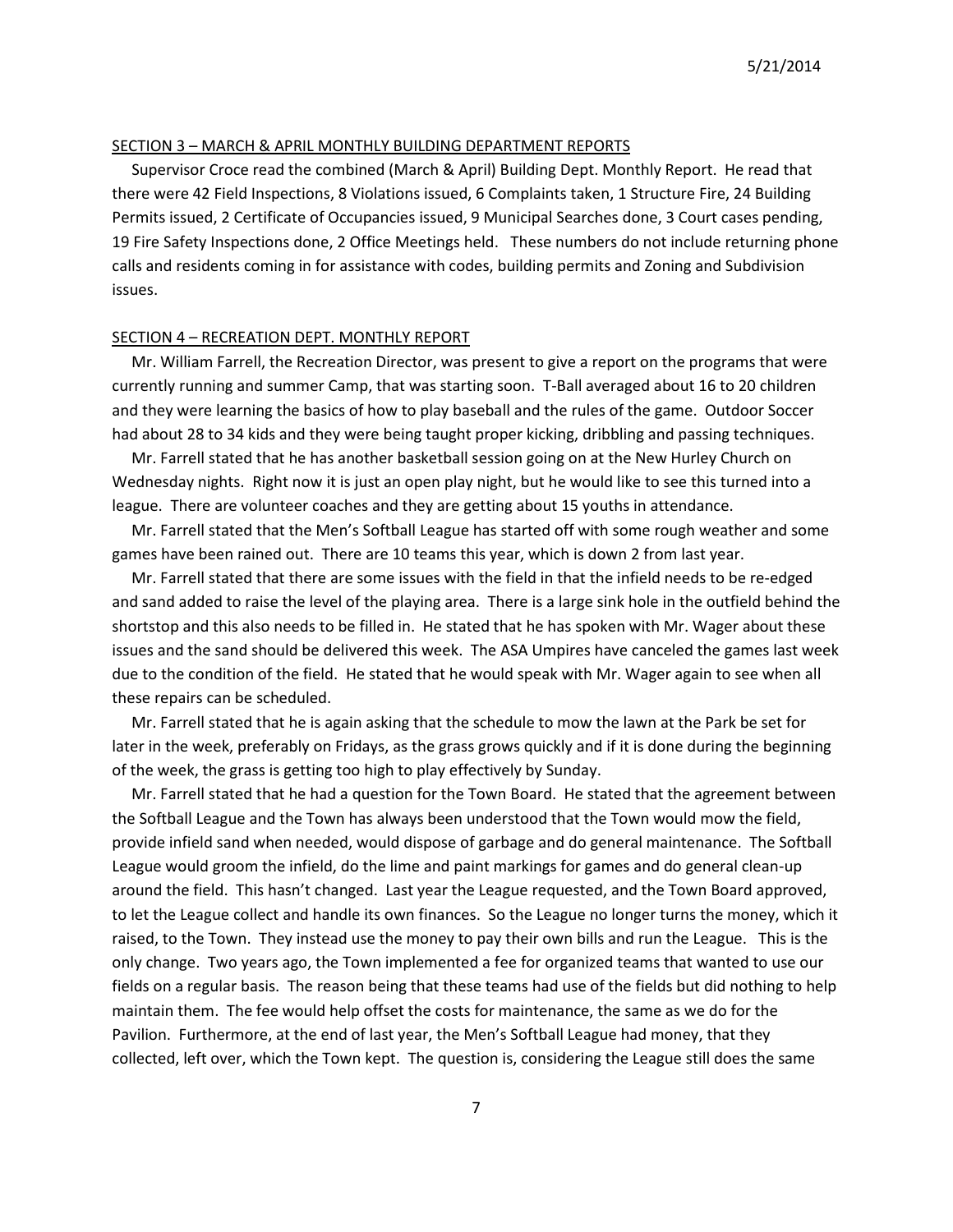maintenance work they always did, and they left money in the Town account last year, money that should have been used for the League expenses, should they have to pay a fee this year?

 Mr. Farrell explained that in past years, all the League money was given to the Town and the Town had paid all the League expenses. Last year the Town Board agreed to have the League take control of the finances and pay their own bills.

Councilman DePew asked what bills these would be?

 Mr. Farrell explained that they have to pay the ASA Umpires that umpire the games and they have to purchase softballs and bases and other items needed to run the League. The teams collected the fees and gave all the money to the Town and the Town paid for these things by voucher. He stated that the Town was then liable for the League expenses. He stated that last year he suggested that the League should collect the money and pay their own expenses. The Town Board agreed and we are trying to decide whether the League has to pay for the use of the field. They have not had to pay for the use of the field when the Town was collecting the League fees. The League was performing maintenance on the field.

 There was discussion on the use of the field and whether we should allow other Leagues to use our fields. This limits the time our residents can use the field.

 Supervisor Croce stated that he felt the League should pay something to use the fields. The Town just had to purchase sand.

 Mr. Farrell stated that he felt we should charge other leagues from other Towns. Two years ago, the Recreation Committee was thinking that \$50.00 would be a good amount to charge. The question is, because they do maintenance on the fields, should we charge them.

 Supervisor Croce stated that he felt the Town Board would have to look at what the expenses are first. Then we can decide what we need to charge as a fee. We just ordered sand and it was for \$1,700.00 and we don't know if we will have to order more. The leagues are given a set time to use the field and that means that no one else can use it at that time. He stated that for that right to use the field, for an exclusive, they should pay the fee.

 Mr. Farrell stated yes, he felt that all the Leagues that come and use our field should pay a fee to use it and that is why the Recreation Committee set the fee about two years ago. We have had a Women's League from New Paltz who used it regularly last year and they were charged the \$50.00 to use it.

 Supervisor Croce asked how it was decided that \$50.00 was a good fee to charge. Did anyone look into what expenses there were and figure out how much to charge?

 Mr. Farrell stated that the Recreation Committee felt the same as he in saying. Anyone who uses the field on a regular basis should have to pay to maintain those fields. That is why the Recreation Committee about two years ago, decided that we should be charging. We first looked at just charging the League, but some Leagues have more teams than another, so we went with charging each team a fee. We decided on the \$50.0 because you have to start somewhere. That fee can always be adjusted. The thing is that this is our League and they do a substantial amount of work maintaining the field for everyone else to use.

Supervisor Croce asked what other Leagues he was talking about?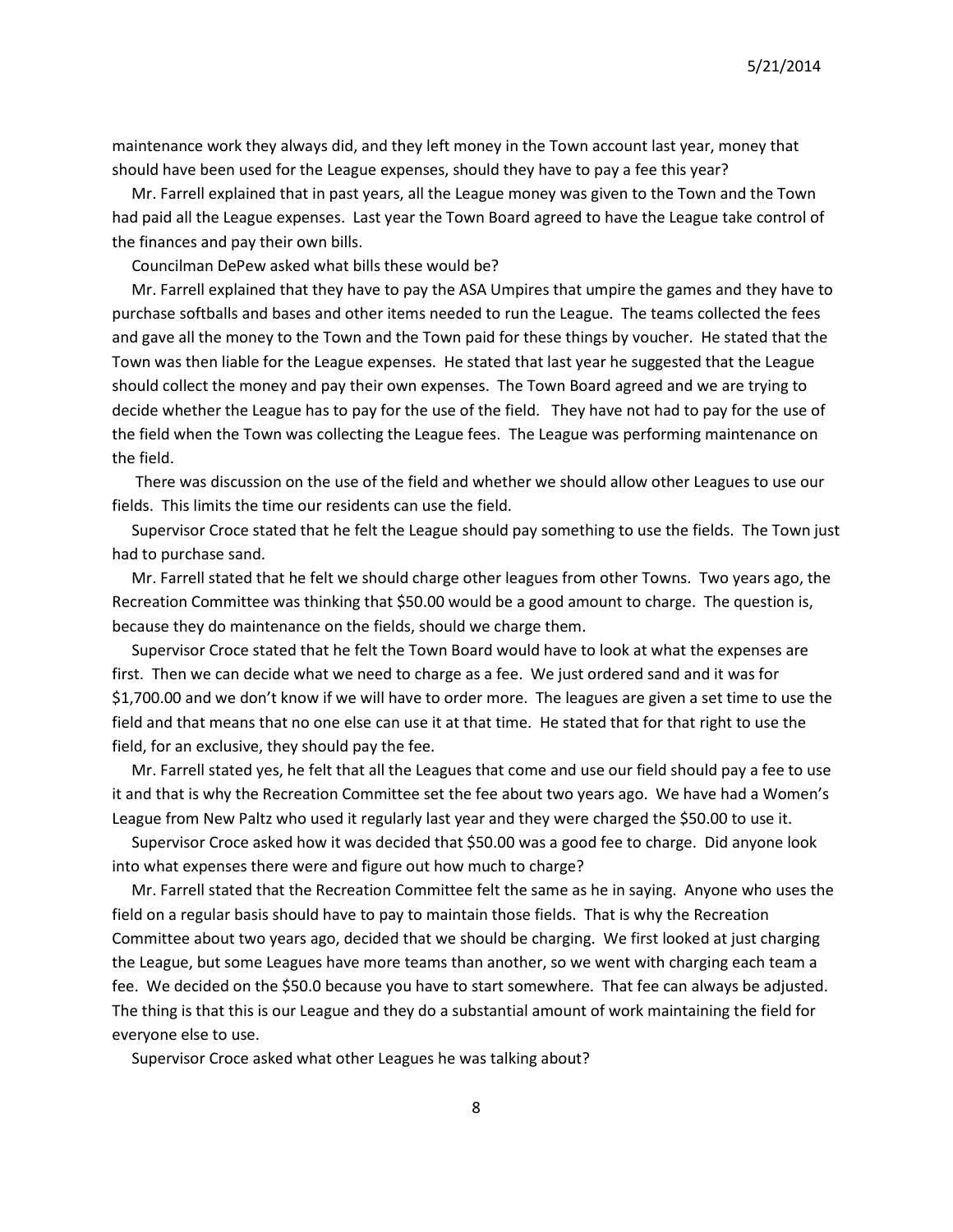Mr. Farrell stated that the Girls team has not committed yet, but there is the Wallkill Little League and the Wallkill Soft ball and any number of leagues that will be there on any given evening.

 Supervisor Croce stated that he is saying that the fee should be based on whatever the cost is to maintain the field. They don't have to cover it all. He stated that he doesn't understand where the \$50.00 came from.

 Councilman Farrelly stated that the Recreation Committee, that he was a part of, decided on the amount that each team would be paying in the League to run the League and we also made the decision to charge \$50.00 for other teams because we had to start somewhere. This fee could always be changed if the costs were not being covered. At the time, we were not sure what the costs to run the League would be. Then it was decided that, instead of the Town being responsible for the cost to run the League, the League should be paying its own fees. So we should look at the costs we are incurring now and make any adjustments to the fee.

 Supervisor Croce stated so this is a fee per team, for the League and we only have one League right now, with 10 teams. So we will be collecting \$500.00. He stated that he doesn't know if that is enough to cover the prorated expenses for letting them use the field on one day a week(Sunday).

 Councilman DePew stated that the issue is, we are tying up that field for that entire day and how many weeks does the League used the field?

Mr. Farrell stated that it was 15 to 16 weeks.

 Supervisor Croce stated that for having the privilege of using that field all day, for 16 weeks, they should have to pay something for the use.

 Councilman DePew stated that he did not feel that the Town should be a part of paying for softballs and all of that, but they should have to pay to use the property.

Mr. Farrell stated exactly, they should have to pay the fee.

 Councilman DePew stated that he felt we also should not look to have teams from outside the community booking the field so that it is available for Town residents, our fire departments or others.

 Councilman Farrelly stated that it is hard to police that type of policy. You can't monitor who is there all the time.

 Councilman DePew stated that he felt we should use common sense. He stated that we used to have teams playing here that were from Middletown, on the rotation, and the fire departments wanted to use the field, you would go down and talk to them and ask who they were and they would say they were from Middletown. This is a park for our Town residents and our people take precedence over everyone else.

 Mr. Farrell stated that even though the League is from Plattekill, there are other people on the teams that are not from Plattekill.

 Councilman DePew stated that he was not talking about that situation. He is talking about when we book outside teams to use our fields. It has happened a lot in the past.

Mr. Farrell stated that that situation has not happened in a number of years.

 Councilman DePew stated that he is saying that he would rather see the field sit there empty than let an outside team play on it, so that even if a father and son go down there and play catch, the field is there for our residents to use. We want to utilize it for this Town.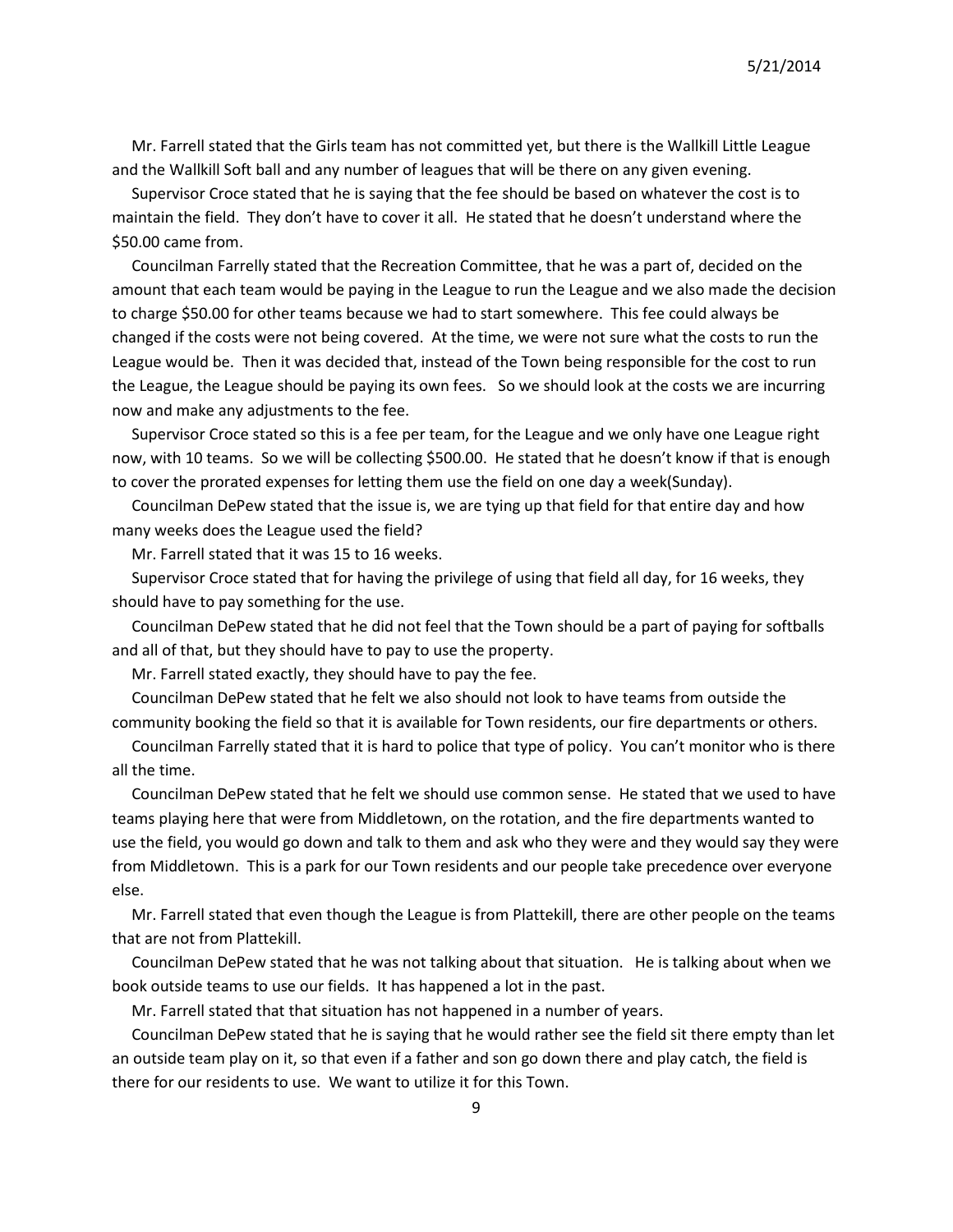There was discussion on several women's teams possibly joining together to form a Women's League and using the field to play on.

Councilman DePew asked if that was the New Paltz League?

 Mr. Farrell stated yes, however many of the women are from Plattekill. Councilman Farrelly had a good question, "how do you police this?" He stated that he is not going to walk around asking each person whether they are a Plattekill resident, and if they are not, tell them they can't be here.

 Councilman DePew stated he felt the Town Board should set up a clear policy on this. It would make it easier for everyone.

 Mr. Farrell stated again that any League will have people who are not always from Plattekill. How far do you want to take this?

Councilman DePew stated that you have to use common sense.

 Supervisor Croce stated that as Mr. Farrell has stated, two years ago, a fee was set for the League teams to pay to use the field.

 Mr. Farrell stated that this was for other Leagues using the field. The Men's Plattekill Softball League has never paid that fee. They always gave all the money collected to the Town and helped to maintain the field for everyone.

 Supervisor Croce stated that he was confused. Did you not just say that two years ago, the Recreation Committee set a \$50.00 fee for leagues to use the field?

 Mr. Farrell stated yes, but not our League, the Men's Plattekill Softball League, because they did the maintenance work on the field.

 Supervisor Croce stated that we had other organized Leagues that wanted to use our field? Mr. Farrell stated yes, the women's league paid \$50.00 per team.

 Supervisor Croce asked, so then is the question whether or not we are going to have the Men's Plattekill Softball League pay the fee just like any other League would have to? Is that the basis of the question?

Mr. Farrell stated yes.

 Supervisor Croce stated then he would say yes, because they have certain privileges in using the field. Mr. Farrell stated that was what he was asking and what he wanted to know.

Supervisor Croce asked what would the fee be?

 Councilman Farrelly stated that he felt, unless they could come up with something better, the \$50.00 that the outside leagues pay should be used.

Supervisor Croce asked if that was a motion?

\* Councilman Farrelly made a motion that the Town charge the teams that play on our field, \$50.00 per team for the privilege of playing on our field.

Councilman Putnam seconded.

 Councilwoman Delgado asked if the Town Board was going to revisit the amount of the fee to see if it should be changed?

 Councilman Farrelly stated that if we do get the Women's League back this year and they pay the \$300.00 for their teams, that gets us a little closer to our expenses and we will just have to revisit the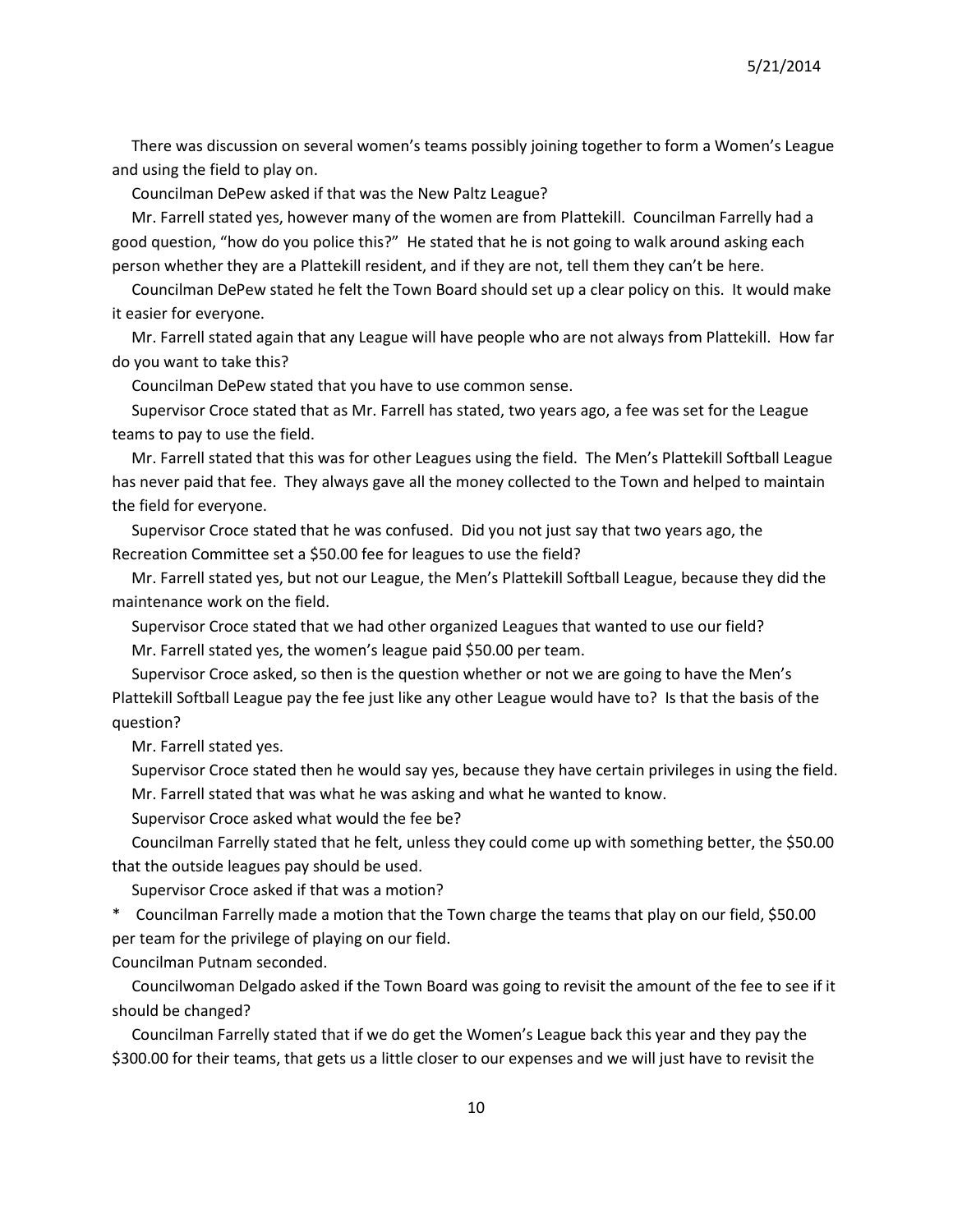5/21/2014

charge later. Then there can be a proposal to the Town Board that the fee should stay the same or be increased.

 Councilman DePew questioned the wording of "Teams who play on our field". He suggested the wording should be "Any organized Team" that comes through to play. He stated that he remembered Mr. Farrell stating something about a "Church League".

 The Town Clerk stated that she understood this motion to be for "Leagues" and in using the word "Teams" this would also include Little League and other "Teams". Is this the intention of the Board?

\* Councilman Farrelly amended his motion to say: that he made a motion that the Town charge the Adult League Teams that play on our field, \$50.00 per team for the privilege of playing on our field. Councilman Putnam seconded.

 Supervisor Croce stated that he had a question. He asked who would be collecting this fee? Mr. Farrell stated that he collects them and turns them into the Bookkeeper.

 Supervisor Croce state then the Bookkeeper can be expecting \$500.00? When do we get it? Mr. Farrell stated that Mr. Scotto knew he was asking this question this evening and he will see him this weekend to find out when we can expect the funds.

 Councilman DePew stated that he would like to see these fees set early in the year so that we are ready to go and have guidelines already set up by this time next year. He felt the Committee should get together and set these things up and present them to the Town Board for approval.

 Councilman Farrelly stated again that there was discussion on this situation and at that time there was no fee information and no fee set, so the figure that was chosen, was done so that there was some fee for using the field. If the Town Board feels that it should be adjusted, then they should let the committee know what their feelings are.

 Councilman DePew stated that this is the first time he is hearing anything on this issue and he was here last year. He is saying that he would like the committee, when they set or change a fee, to come to the Town Board for approval.

Councilman Farrelly stated that this was done two years ago, before he was here.

Supervisor Croce stated that there is a motion on the floor, and a second.

On the vote: all ayes.

Mr. Farrell stated that Summer Camp is scheduled for this year, June 30<sup>th</sup> to August  $1^{st}$ . It is a 5 week program that costs \$325.00. We have had one sign up and the second sign up is next week on Tuesday May 27 at 6:00 PM. He stated that he was trying to use the KOA for swimming, but was not able to come to any agreement with them on using the pool. He stated that he has received several employment applications and will begin interviews within a week.

Supervisor Croce asked if he had obtained any bus price quotes as yet?

 Mr. Farrell stated that First Student Bus Company usually gives him a good price and he will look into theirs and others in the next week or so.

 Mr. Farrell stated that he has also set up a senior bus trip on June 24, 2014 for any senior in the Town of Plattekill. The bus will be going out to the Delaware Water Gap for a historic trolley tour, then they will stop for dinner and a show and on the way home, stop at a gift and candy store in Marshalls Creek.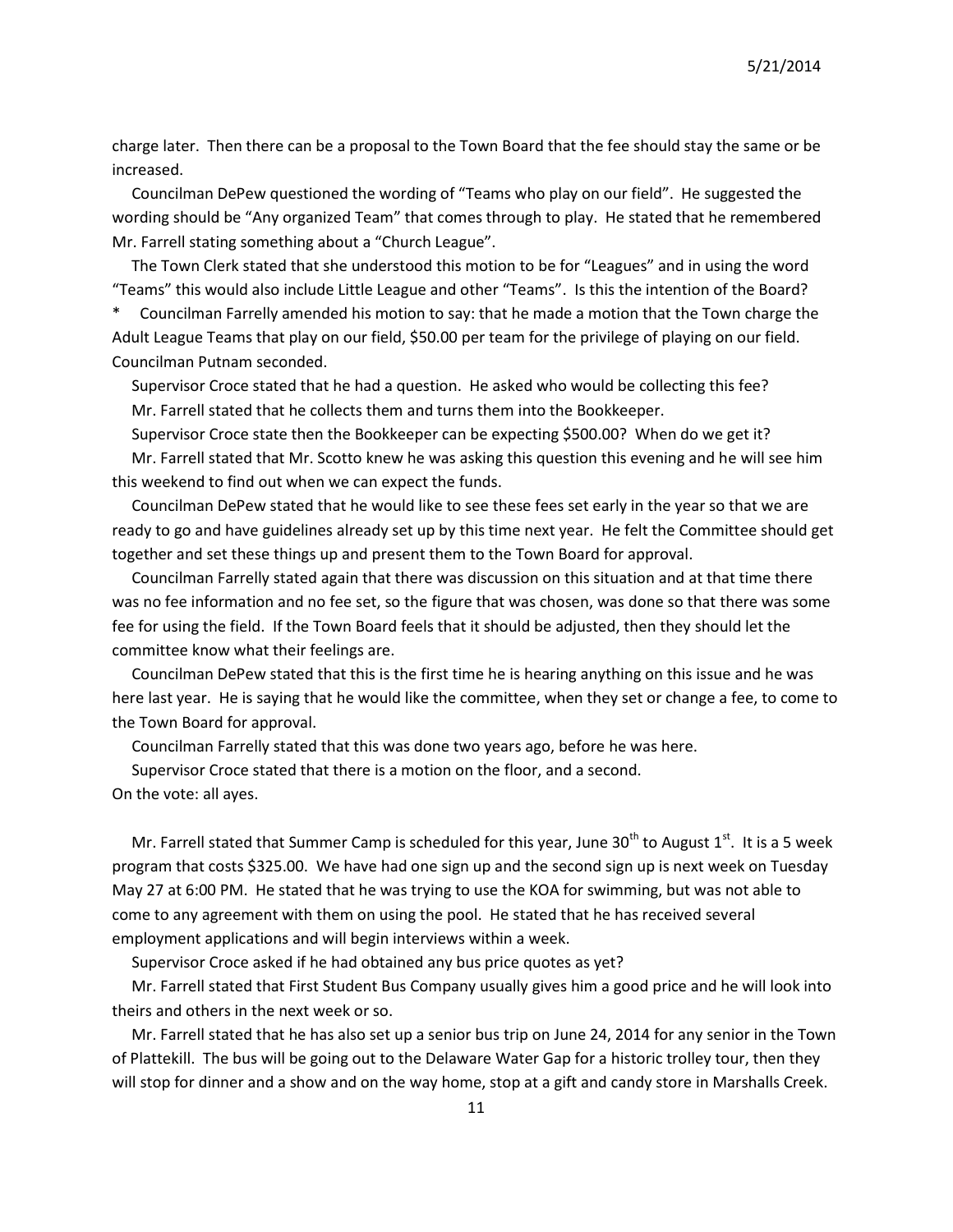It should be a fun trip and the cost is \$42.00

Councilman DePew asked if there were other trips?

Mr. Farrell stated that he is looking at doing 4 trips this year.

Councilman DePew asked how the money stands in regards to the budget?

Mr. Farrell stated that he has one for \$875.00 and another at \$850.00.

Councilman DePew questioned whether he obtained three price quotes?

 Mr. Farrell stated yes and he should have information for the next Town Board meeting. His goal is to fill the bus.

 Mr. Farrell stated that he just wanted to say he thought the Fireworks Event went very well last year and he would suggest that we do the same thing this year.

The Town Board thanked him for his report this evening.

#### SECTION 5 – ORCHARD HEIGHTS

 Supervisor Croce stated that he expected to have more information by this evening but he does not. He stated that the Planning Board has finalized a resolution with all that needs to be done by the applicant. He stated that he has had several phone calls with Mr. Stenger and he would be preparing all the documents. Then the documents have to go to our Attorney, Paul Keller for his review. If the documents are received in time and reviewed by our Attorney, then we may be able to make a decision at the next Town Board Meeting.

#### SECTION 6 – PLATTEKILL PUBLIC LIBRARY PRESENTATION

 Supervisor Croce stated that the Plattekill Public Library had asked to come to this meeting tonight to give a presentation of what the Library has to offer our community. He introduced Mr. John Georghiou who is the Director of the Plattekill Public Library.

 Mr. Georghiou gave a power-point presentation explaining all the services that the Library provides to the community and some new services that are yet to come. He stated that the Library Board of Trustees holds their monthly meetings on the second Thursday at 7:00 PM and any one can come and listen to what is going on.

Councilman Farrelly asked who could use the Library?

 Mr. Georghiou stated that anyone can come in and use the Library and if they have a Library card, they can also access all the computer programs over the internet.

Councilman DePew asked if they were going to be moving the library?

 Mr. Georghiou stated that the Library was looking to move to a new location and they were interested in the old cider mill across the street from the current location. They are looking to see if they could purchase the property and renovate part of the building for the Library. The rest of the building could be renovated and rented to local businesses.

 A resident that uses the Library regularly and is a member of the Friends of the Library stated that they are always looking for more space and there is a very limited amount of parking at the current location.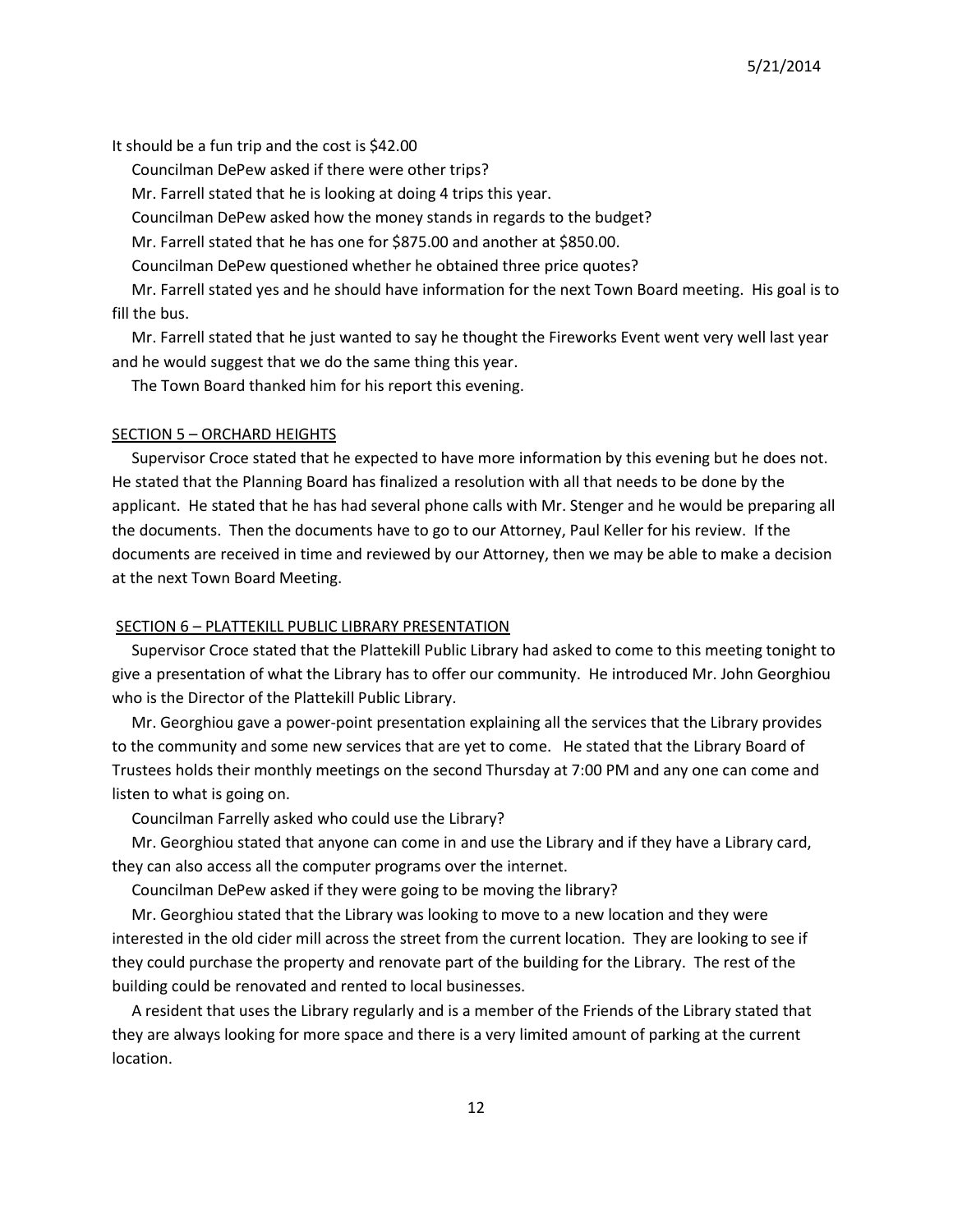Mr. Georghiou stated that the downstairs room, which is the senior center, is used by a lot of organizations and there is always someone looking to use it. We have a lack of space for this purpose and if the Library were to move to a larger location, we would have more room to offer.

The Town Board thanked the Library representatives for coming in this evening.

## SECTION 7 – DISCUSSION ON CULVERT PIPE PROJECT (OLD & NEW UNIONVILLE RD.)

 Supervisor Croce explained that the Highway Superintendent, Robert Wager, is working on two large projects to remove and install new culverts on Old Unionville Road and New Unionville Road. These projects are extensive and he feels the Highway Employees would not be able to take the time it would take to make these repairs.

 Mr. Wager stated that we are going out to bid to see what the cost for this project would be and if it all works out, we can look into different types of funding for these projects. The projects also include building a dam and putting in the culverts that are 15 or 16 feet in diameter. We could do both projects or only one of the projects at this time. This will have to be decided. There will be a \$25.00 fee for each of the bid packages and we have to obtain DEC permits.

 Mr. Wager stated that we would be putting the projects in the local newspaper and we will also be contacting local companies who may be interested in doing this type of project. The projects will include prevailing wage.

\* Councilwoman Delgado made a motion to go out to bid for two (2) Culvert Pipe Projects involving Old Unionville Road and New Unionville Road.

Councilman DePew seconded.

Councilman Putnam asked about properties being washed out in the area of these projects.

 Mr. Wager stated that these two projects would deal with an infrastructure situation, but there are private properties involved and there are some issues that the property owners will have to work out on their own.

On the vote: all ayes.

## SECTION 8 – ENGINEER FOR HIGHWAY DEPARTMENT

 Supervisor Croce read a memo from the Highway Superintendent, Robert Wager, stating that the Highway Engineer would now be Mr. Andrew Willingham.

 Mr. Wager explained that Mr. Willingham used to work for Mr. Clouser, but has now gone out on his own with his own business. The Highway Dept. has been using Mr. Willingham all along and now that he has his own business, separate from Mr. Clouser, the Highway Dept. would still like to continue to use Mr. Willingham.

#### SECTION 9 – REQUEST TO HOST CIRCUS

 Supervisor Croce stated that he has shared information with the Town Board on a request to host a Circus in Plattekill. He explained that he received an e-mail from the Walker International Events Company and they will be passing through our area and would like to set up for a one day event with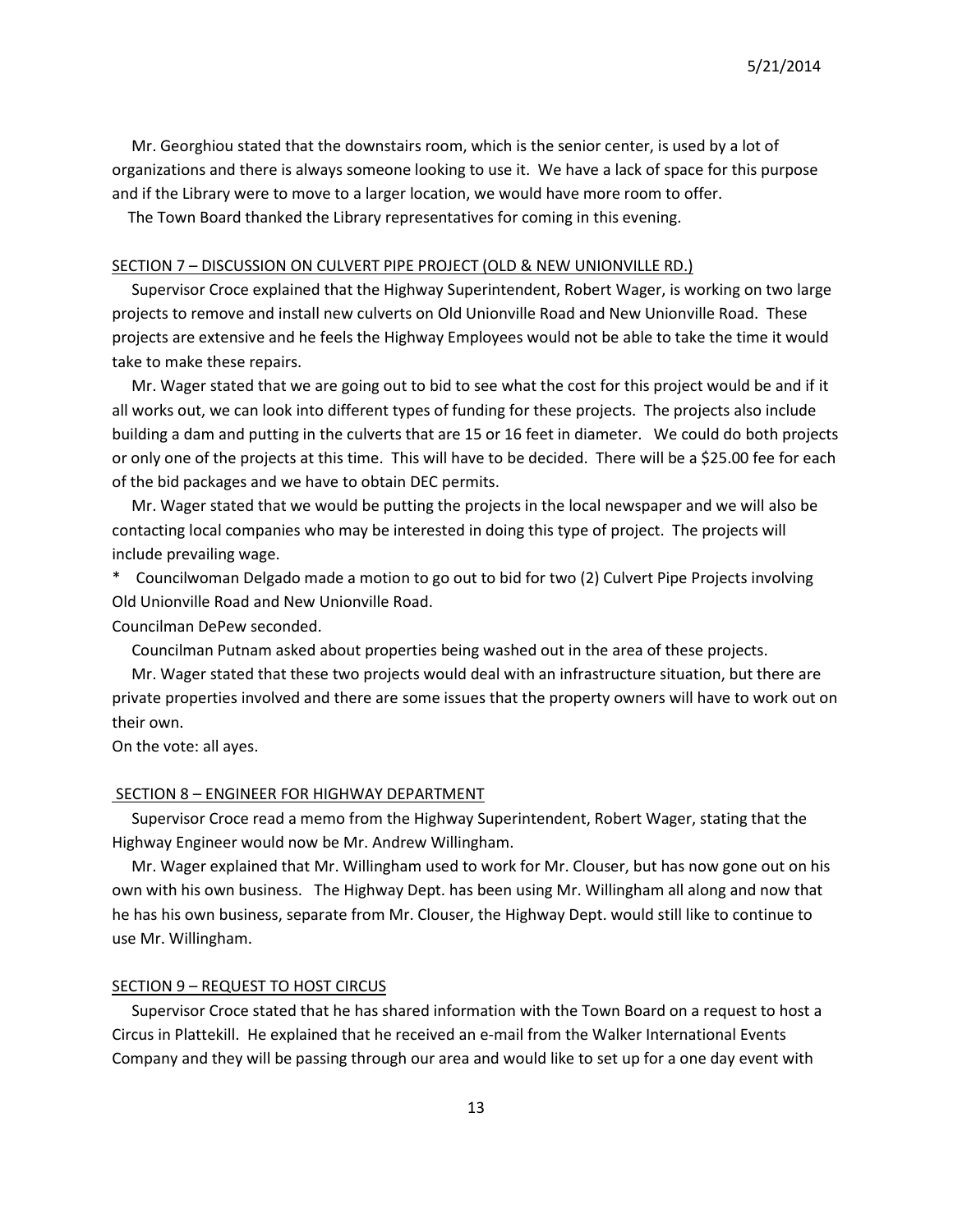two shows. The date would be Thursday, June 26, 2014 and they would need an open field to put up the tent and have some access to water. Otherwise, they are totally self-sufficient.

 Supervisor Croce read the request and the Town Board discussed allowing them to use the field on the south corner of Patura Road and Rt. 32. If the weather should be wet, the parking field would be the best option.

 The Town Board felt that this was a good idea and suggested that the Supervisor contact the company and arrange for them to pay the Town for the use of the property.

 There was a question about whether the field would be hayed before this event and Supervisor Croce stated that he had already spoken to Mr. DePew and he will hay the field before this date.

 Supervisor Croce stated that he already had a copy of their insurance and they would send fliers to hand out and post and they will be doing their own advertising. He stated that having a hose hooked up at the Pavilion across the street seemed to work for them and they would be supplying everything else from trash receptacles to port-a-potties. They come in in the morning and do two shows and are all packed up and ready to leave by mid-night the same day.

 Mr. Wager stated that he made a phone call to someone who had had this company in their Town and they said they packed up everything and left during the night. They were very happy with them.

Supervisor Croce read two references that they supplied.

 Councilman DePew stated that he would think Mr. Wager should meet them up there when they arrive and he sees this as a win/win situation for us.

 The Town Board discussed the amount of money the Town would charge for the use of the field and the Town Board wanted the Supervisor to start at \$1,000.00 and work the amount down to, at the very least, \$500.00.

\* Councilman DePew made a motion that the Town Board agrees to have the Circus on this date (June 26, 2014) if in fact they can use the field on Rt. 32 and the Supervisor should try to negotiate \$1,000.00 for the use of the land including water, going no less than \$500.00.

Councilwoman Delgado seconded.

On the vote: all ayes.

#### SECTION 10 – SHREDDING OF TOWN DOCUMENTS

 Supervisor Croce stated that he has become aware that some paperwork/documents, with confidential or partial confidential information, are just going in the trash/recycle bin. The problem is that we don't know where this paperwork is ending up. He feels that we should think a little more about shredding some of these documents, rather than just throwing them in the garbage.

 Supervisor Croce stated that he doesn't want to blame anyone or make it seem that we are doing anything wrong and he feels that he is just as much at fault as anyone else. He just thinks that we should tighten up on throwing away information that could cause a problem for one of our residents. You really have to be careful in this day and age and we don't want to put anyone at risk.

 Supervisor Croce stated that he has contacted the company that the Court uses, as they have a container that is sealed and any papers go into this container to be shredded. Then once a month or so the truck comes here and the paper is shredded in the truck while anyone can watch through a monitor.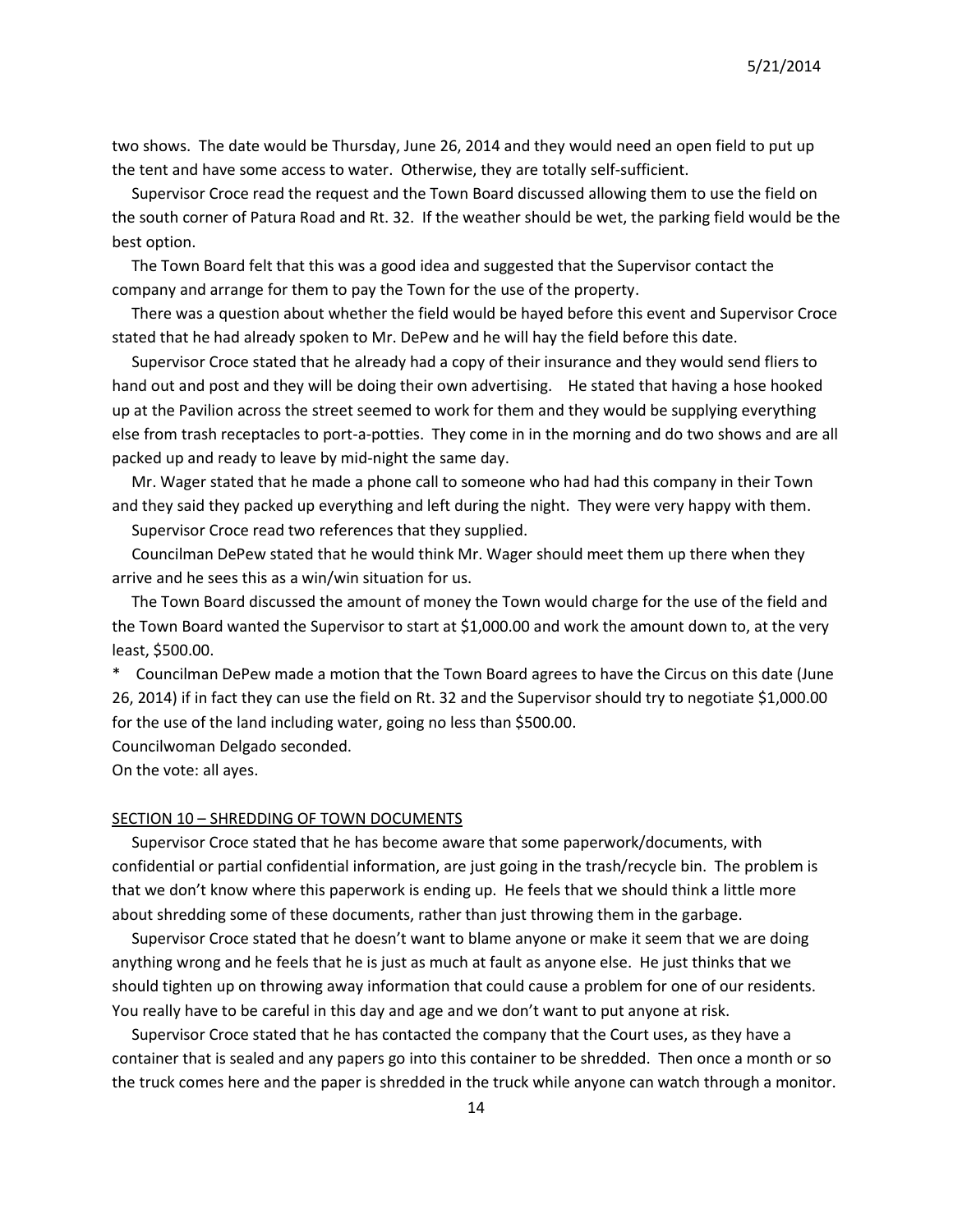He stated that the sealed container does come with a key incase anything is put in there by mistake.

 Supervisor Croce stated that he received a proposal from this company HV Shred. He did not feel that we would have to have a container in each department, but maybe 2 or 3 containers in the Town Hall. He stated that for service every 4 weeks , which the Court has them come every 8 weeks, it would be \$65.00 for one 65 gal. bin or 36" console. (The Court has a console)

Councilman DePew asked what it would be for 2 bins or consoles?

Supervisor Croce stated that it would be \$130.00 per month.

 Councilman Farrelly asked why the Town could not just purchase its own shredders. Don't we already have some shredders?

 Supervisor Croce stated that we seem to have a lot of problems with shredders. They only take a page or two at a time and it is very time consuming. They break easily and jam quickly.

 Councilman Farrelly stated that he felt this was a lot of money for the Town to pay out each month. We could purchase a really big shredder for a few months cost. How much classified information do we really have that gets throw away? He would think the Court would have a lot, but he was not sure about the rest of the Town Hall.

 Supervisor Croce stated that he did not feel that everything needed to be shredded, but how does he instruct everyone else to know what to shred and what not to shred. If we just shred everything, then there are no problems.

Supervisor Croce stated that this would be \$130.00 per month or \$1,560.00 per year.

 The Town Clerk suggested that maybe we could get some boxes and have everyone put in there what they feel needs to be shredded in one month or two. Then we could have an idea of how much we would have. She stated that she also felt that some times of the year we would have more to shred than at other times. The Assessor takes in information when he does the exemptions in early December through March, so he would have more to shred during the end of March into April, but probably not so much the rest of the year.

 Supervisor Croce stated that he could probably call the company and see how much it would cost to do this on demand. He stated that also, with the scenario that was just described, we would have to have a secure place to keep these documents until the shredding was done. He stated that he understands what is being said, but having this company shred for us seems more secure. He stated that the Town of Shawangunk is also interested in what we decide to do as the Supervisor there in concerned that they do not do much shredding either. This is just something that you just don't think about.

 Councilman DePew stated that we have to weigh out this situation. If we do purchase a large shredder, that would cost a couple of thousand dollars and last us two or three years, that would be a savings. However, this company does give us a certificate that the documents are shredded and they take the shredded paper with them. So we have to give this some thought. He stated that he would be in favor of somehow trying to keep track of how much paper we generate for a month or so. Maybe we could do this on a trial basis.

 Supervisor Croce stated that the letter from the company does say that we can take one or two containers on a 60 day trial basis.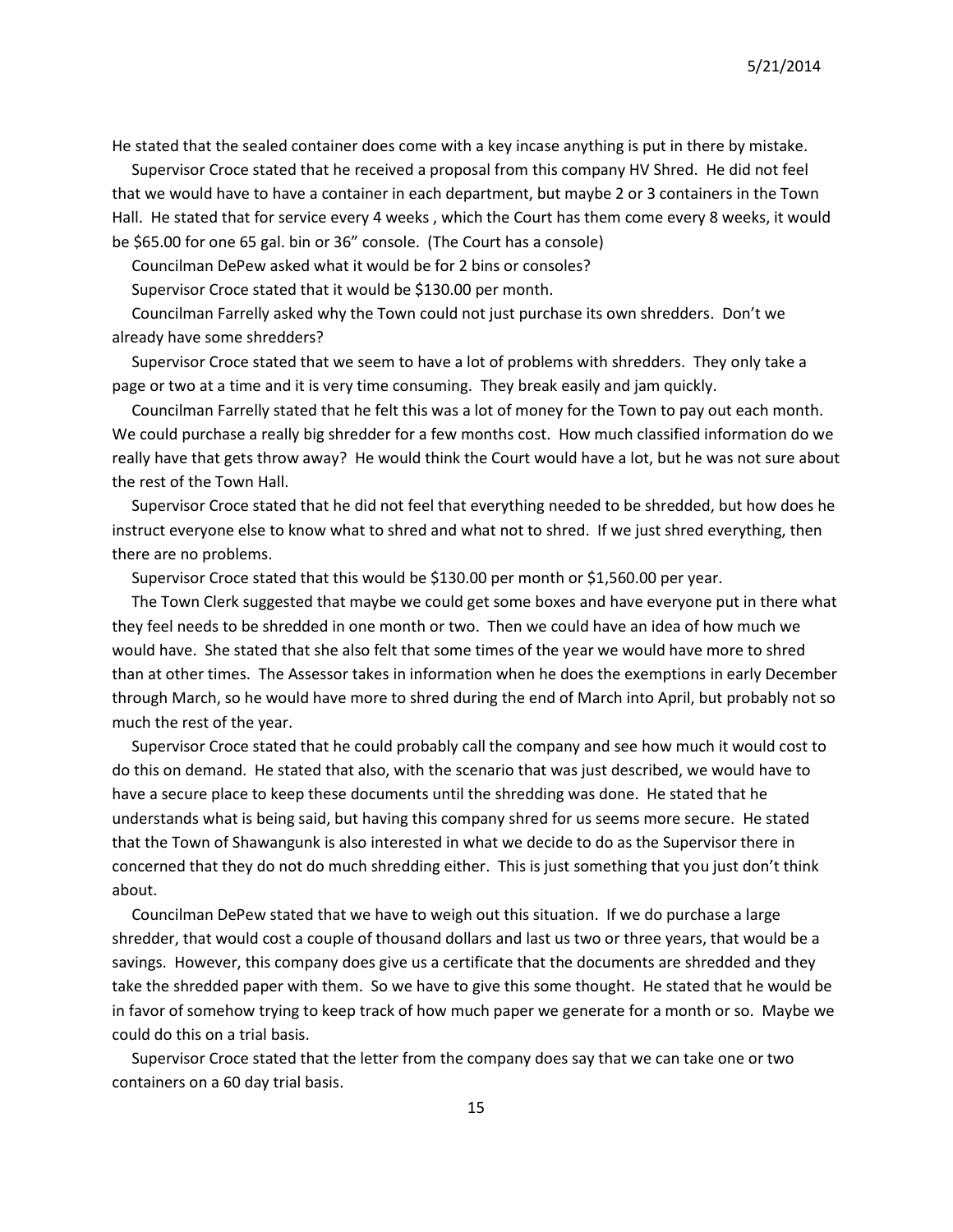There was discussion on whether we can get them done on a call basis or do we have to have them come on a schedule.

Councilman Farrelly asked if Mr. Wager was going to be a part of this too.

 Mr. Wager asked if the Police Dept. had been contacted to see if they would want to be a part of this? He stated that he did not have much information in his office that would be considered confidential, but he could see that the Town Hall may generate some and the Police too.

Councilman Farrelly asked if Mr. Wager knew what the Police did with their documents.

 Mr. Wager stated that he was not sure but he agreed that he has more at different times of the year. He stated that he has also discussed this with the Supervisor and maybe we could get a large drop-off box so everyone can put their paper in the same box until we have enough to shred.

 Supervisor Croce stated that he would look into this further and try to get some more prices quotes and container prices from other companies. We will also have to look into making some sort of policy so people will know what to shred and what doesn't need to be shredded. He stated he would get back to the Town Board with more information.

## SECTION 11 – RESOLUTION TO INCREASE RECREATION BUDGET LINE

\* Supervisor Croce made a motion to adopt a resolution:

 **WHEREAS,** the Town Board of the Town of Plattekill has approved the increase of Budget Line A7140.4 Playgrounds/Rec Centers Contractual, and

 **WHEREAS,** the cost of this increase is covered from a reimbursement from the State of New York Office of Children and Family Services for our 2013 Recreation Program,

 **NOW THEREFORE BE IT RESOLVED,** by the Town Board of the Town of Plattekill, Ulster County, to amend the year 2014 General Fund Budget Line item A7140.4 Playgrounds/Rec Centers Contractual for the amount of \$1,294.00, and

 **BE IT FURTHER RESOLVED,** that funding shall be supported by the receipt of two (2) checks totaling \$1,294.00. Ck#2191832 for the amount of \$1,113.33 received on 1/24/2014 and Ck#2452554 in the amount of \$180.67 received on 4/16/2014.

Seconded by Councilman Putnam.

| On the vote: Supervisor Croce | Yes  |
|-------------------------------|------|
| Councilman Putnam             | Yes  |
| Councilman Farrelly           | Yes. |
| Councilwoman Delgado          | Yes  |
| Councilman DePew              | Yes  |
|                               |      |

Date: May 21, 2014

# SECTION 12 – VOUCHERS

Councilman DePew made a motion to pay the Voucher Detail Report dated 5/21/2014, which includes the General Fund amount of \$11,073.07, the Highway Fund amount of \$17,207.13, the Trust & Agency amount of \$5,170.05 and the Debt Service Fund amount of \$165.00 for a total amount of